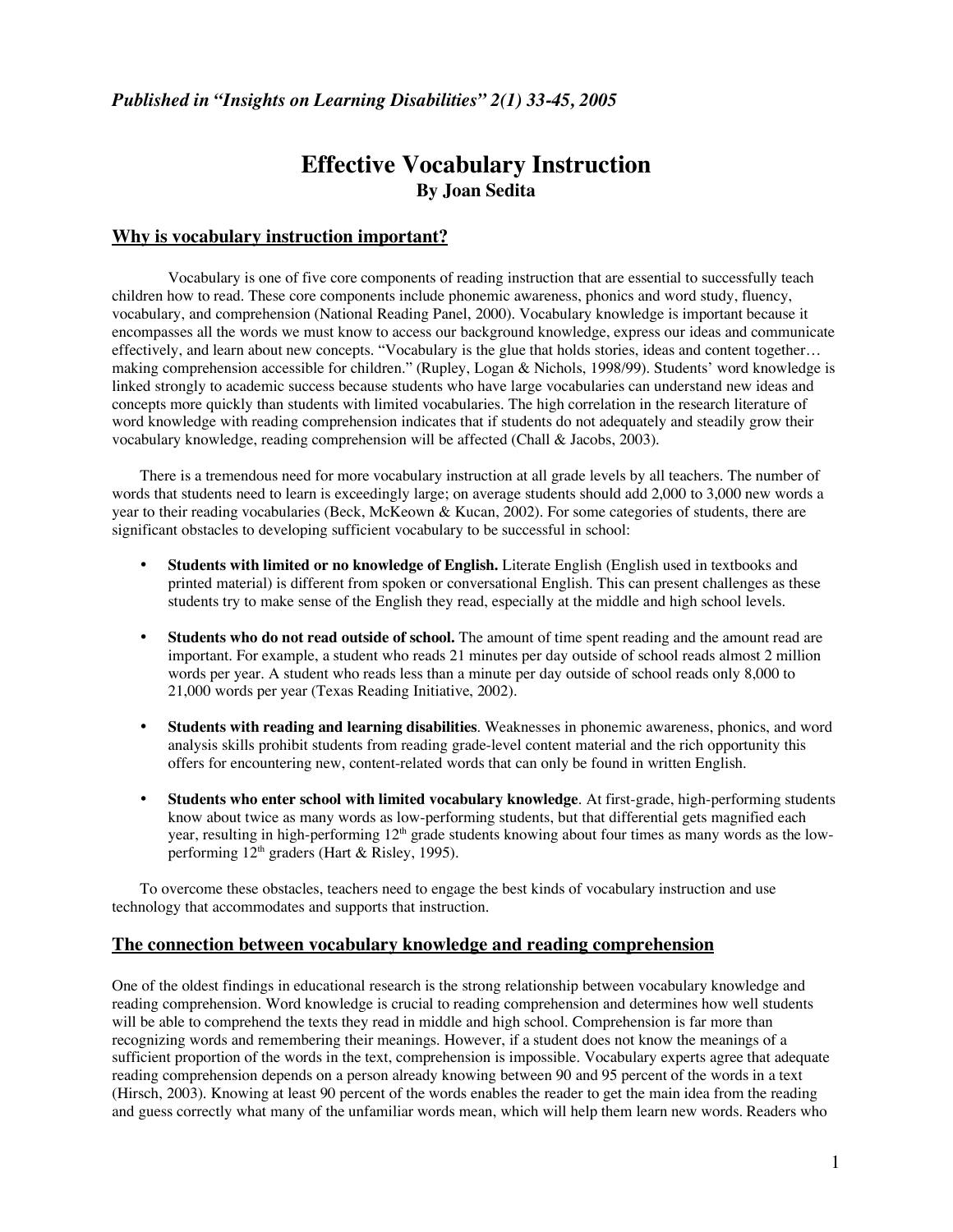do not recognize at least 90 percent of the words will not only have difficulty comprehending the text, but they will miss out on the opportunity to learn new words.

## **Differences between good and poor readers**

Before entering school, word learning takes place through listening to those around us. Most of the words children hear that are spoken in school are words they already know, so the source for learning new words shifts to written context (from reading). Because written text does not offer features of oral language such as intonation, body language, and shared physical surroundings, it is more difficult to learn new words from reading (Beck, McKeown & Kucan, 2002).

Students vary widely in the word knowledge they bring to school. Their socioeconomic backgrounds and the language use in their homes and communities can significantly influence opportunities to expand their vocabularies. Some students have limited vocabulary knowledge as a result of a language-based learning disability. Good oral vocabulary (words we use in speaking and listening) is linked directly to later success in reading, and students who have more vocabulary knowledge in kindergarten become better readers than those who have limited vocabulary (National Institute for Literacy, 2001).

There is a significant gap in the vocabulary knowledge that some students bring to the primary grades, and that gap widens as students progress through the grades. Students who lack adequate vocabulary have difficulty getting meaning from what they read, so they read less because they find reading difficult. As a result, they learn fewer words because they are not reading widely enough to encounter and learn new words. On the other hand, students with well-developed vocabularies read more, which improves their reading skill, and they learn more words. Weak decoding skills (phonemic awareness, phonics and word study, fluency) also contribute to the gap between how much good and poor readers will read and encounter new vocabulary. Over time, poor readers fall further behind. Keith Stanovich (1986) termed this situation the "Matthew Effect" with "rich get richer, poor get poorer" consequences.

Unfortunately, research has shown that this gap continues to grow wider as students move past third grade. Jeanne Chall (1983) coined the term "fourth-grade slump" to describe the drop-off between third and fourth grade in literacy development that many teachers report.

## **The effect of weak decoding and fluency skills on reading and vocabulary development**

A major reason for the "fourth-grade slump" may be a lack of fluency and automaticity (quick and accurate recognition, or decoding, of words and phrases). Lack of fluency tends to result ultimately in children reading less and avoiding more difficult materials (Chall & Jacobs, 1983, 2003). This has a major effect on their ability to develop new vocabulary. Research as a whole suggests that the differences in children's word knowledge are due largely to differences in the amount of text to which they are exposed (Stahl, 1999) and that students need to read gradually more difficult materials to improve vocabulary. Children with reading problems read less and vocabulary knowledge suffers. Without reading more challenging text, they cannot learn the vocabulary they need to be able to read further challenging text.

## **Effective Vocabulary Instruction: What the research says**

In its analysis of the research on vocabulary instruction, the National Reading Panel (2000) found that there is no one best method for vocabulary instruction, and that vocabulary should be taught both directly and indirectly. Direct instruction means teaching specific words, such as pre-teaching vocabulary prior to reading a selection. It is estimated that students can be taught explicitly some 400 words per year in school (Beck, McKeown &n Kucan, 2002). Another example of direct instruction involves the analysis of word roots and affixes (suffixes and prefixes). However, one cannot teach students all of the words they need to learn. Vocabulary instruction must therefore also include indirect instruction methods, such as exposing students to lots of new words and having them read a lot. Indirect instruction also includes helping students develop an appreciation for words and experience enjoyment and satisfaction in their use (Baumann, Kame'enui & Ash, 2003).

In its executive summary, the National Reading Panel summed up its findings as follows: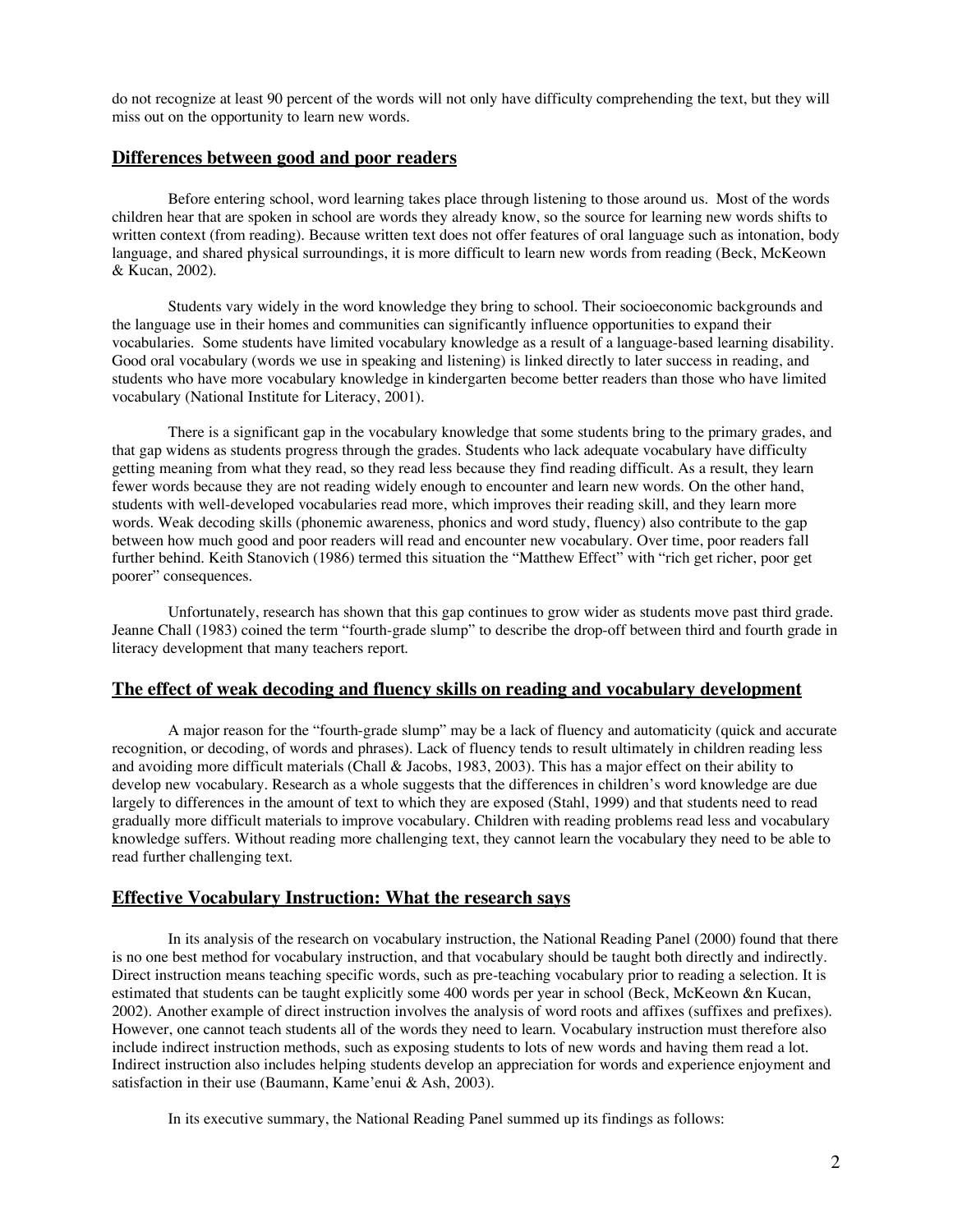"The studies reviewed suggest that vocabulary instruction does lead to gains in comprehension, but that the methods must be appropriate to the age and ability of the reader. The use of computers in vocabulary instruction was found to be more effective than some traditional methods in a few studies. It is clearly emerging as a potentially valuable aid to classroom teachers in the area of vocabulary instruction. Vocabulary also can be learned incidentally in the context of storybook reading or in listening to others. Learning words before reading a text also is helpful. Techniques such as task restructuring and repeated exposure (including having the student encounter words in various contexts) appear to enhance vocabulary development. In addition, substituting easy words for more difficult words can assist low-achieving students".

## **Overview of Vocabulary Instruction Strategies**

Vocabulary instruction experts all recommend a multi-component approach to developing vocabulary knowledge. Graves (2000) has advocated a four-part program that includes wide reading, teaching individual words, teaching word learning strategies, and fostering word consciousness. Stahl's model (1999) sees vocabulary instruction as an ongoing process that involves using different approaches:

- 1. Include both definitional information and contextual information about each word's meaning.
- 2. Involve children more actively in word learning.
- 3. Provide multiple exposures to meaningful information about the word.

The TRA (Teacher Reading Academy, 2002) professional development materials were developed by the University of Texas Center for Reading and Language Arts in Austin and distributed throughout the country through the federally sponsored Reading First program (part of the No Child Left Behind legislation). The TRA materials identify the following research-based components for effective vocabulary instruction:

- 1. Encourage wide reading
- 2. Expose students to high-quality oral language
- 3. Promote word consciousness
- 4. Teach word meaning directly
- 5. Teach independent word-learning strategies, including the use of context clues, the use of word parts, and the efficient use of the dictionary

The remainder of this chapter will address specific vocabulary instruction strategies.

### **Indirect Vocabulary Instruction**

#### **Wide reading: The more you read, the more vocabulary you learn**

The amount of students' reading is strongly related to their vocabulary knowledge. Students learn new words by encountering them in text, either through their own reading or by being read to. Increasing the opportunities for such encounters improves students' vocabulary knowledge, which in turn improves their ability to read more complex text. "In short, the single most important thing you can do to improve students' vocabulary is to get them to read more." (Texas Reading Initiative, 2002). Students should read different types of text at different levels, including text that is simple and enjoyable, and some that is challenging. As noted above, students will not be able to comprehend text that has too many unfamiliar words (more than 10%); on the other hand, students will not encounter many new words if they read text that is below grade level.

Listening to reading aloud can be just as good a source of word meanings as reading, especially for students with learning disabilities. Stahl, Richek and Vandevier (1991) found that sixth-grade children learned word meanings from a read aloud at the same rate that children typically learned words from written context. They suggest that listening to stories can be a rich source of word learning, and listening may substitute for some of the reading that children with learning disabilities do not do.

#### **Multiple exposure to words**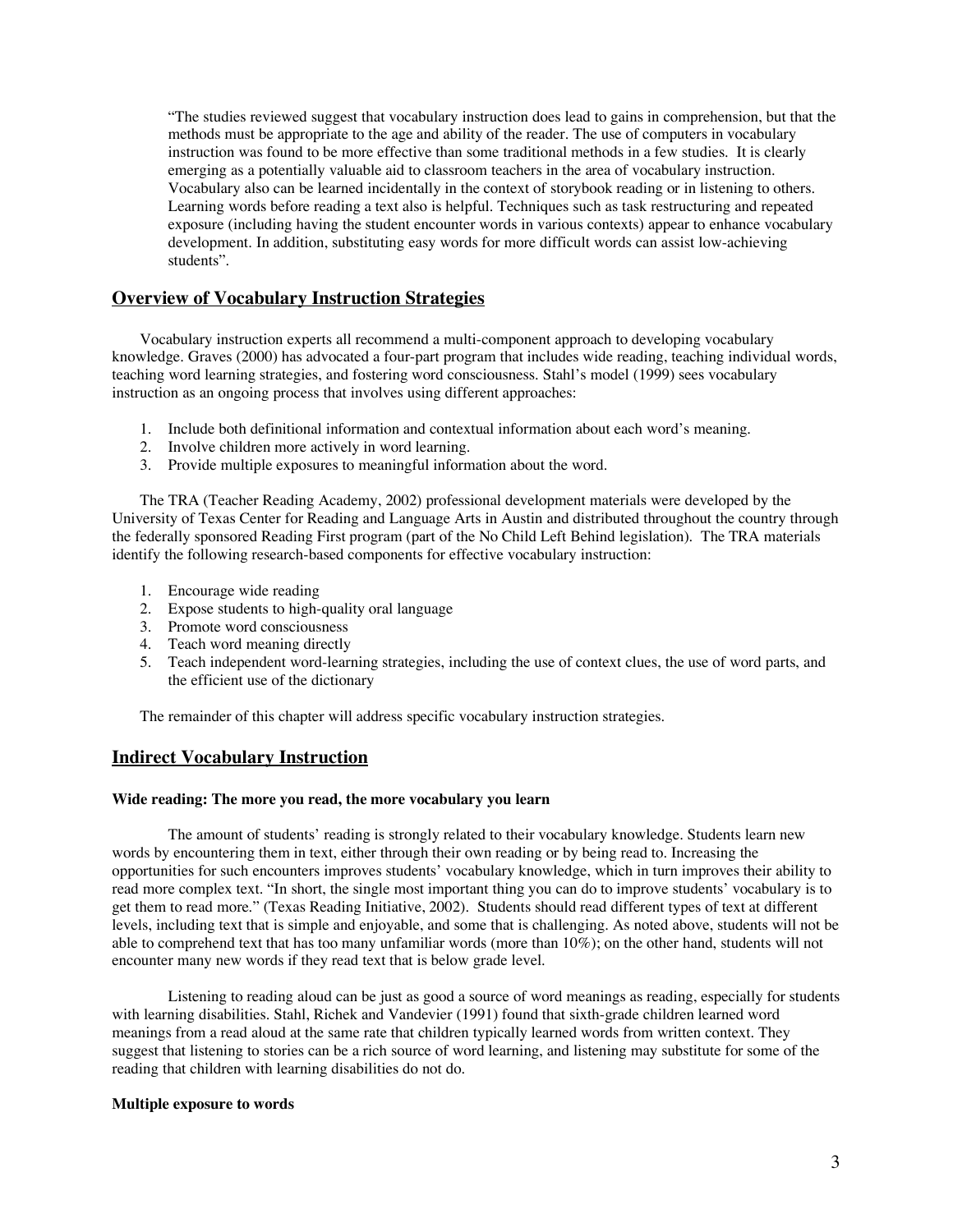The growth of word knowledge is slow and incremental, requiring multiple exposures to words (Hirsch, 2003; Stahl, 2004). This does not mean simply repeating the word and a definition or synonym, but seeing the word in different contexts. How are words learned incrementally over multiple exposures? Every time we encounter a word in context, we remember something about the word. As we encounter a word repeatedly, more and more information accumulates about that word until we have a vague notion of what it means. As we get more information we are able to define that word. "Vocabulary knowledge seems to grow gradually moving from the first meaningful exposure to a word to a full and flexible knowledge" (Stahl, 1999).

It is helpful for students to understand how they gradually learn words. Teachers should encourage students to actively construct links between new information and previously known information about a word. Being active and cognizant of this process will result in better memory about new words. Dale and O'Rourke (1986) proposed a model of four levels of word knowledge. This model should be shared with students so they can be more metacognitive (thinking about thinking) and metalinguistic (thinking about the structure of words) when learning new words:

- 1. I never saw it before
- 2. I've heard of it, but I don't know what it means
- 3. I recognize it in context it has something to do with…
- 4. I know it

Students can use the following chart as a way to become more aware of the new words they encounter.

| Vocabulary words   I can define | I have seen/heard   I don't know |  |
|---------------------------------|----------------------------------|--|
|                                 |                                  |  |
|                                 |                                  |  |
|                                 |                                  |  |
|                                 |                                  |  |
|                                 |                                  |  |

## **Student Knowledge Rating Checklist**

*From Texas Center for Reading and Language Arts (2002). Teacher reading academy. Austin, TX: University of Texas at Austin and the Texas Education Agency.*

When a student really knows a word, he knows more than the word's definition. He also knows how that word functions in different contexts. Knowledge of a word includes knowing how it sounds, how it is written, how it is used as a part of speech, and its multiple meanings (Juel & Deffes, 2004). Stahl (2003) makes the distinction between *definitional knowledge* (similar to that included in a dictionary definition), and *contextual knowledge* (understanding how a word's meaning adapts to different contexts). In order to fully learn a word and its connotations, a student needs multiple exposures to the word in different reading contexts.

### **Multiple exposure and importance of background knowledge**

Background knowledge is a student's experience and knowledge of the world. Research has established that readers' existing knowledge is critical for them to comprehend what they read (Anderson & Pearson, 1984). More than vocabulary is needed to understand most texts. It is possible for a student to know all the words in a passage and still not make any sense of it if he has no prior knowledge of the topic. To make constructive use of vocabulary the student also needs a threshold level of knowledge about the topic. This enables him to make sense of the word combinations and choose among multiple possible word meanings (Hirsch, 2003).

People who know a great deal about a topic also know its vocabulary. "Word meanings are not just unrelated bits of information, but are part of larger knowledge structures." (Stahl, 1999). Reading comprehension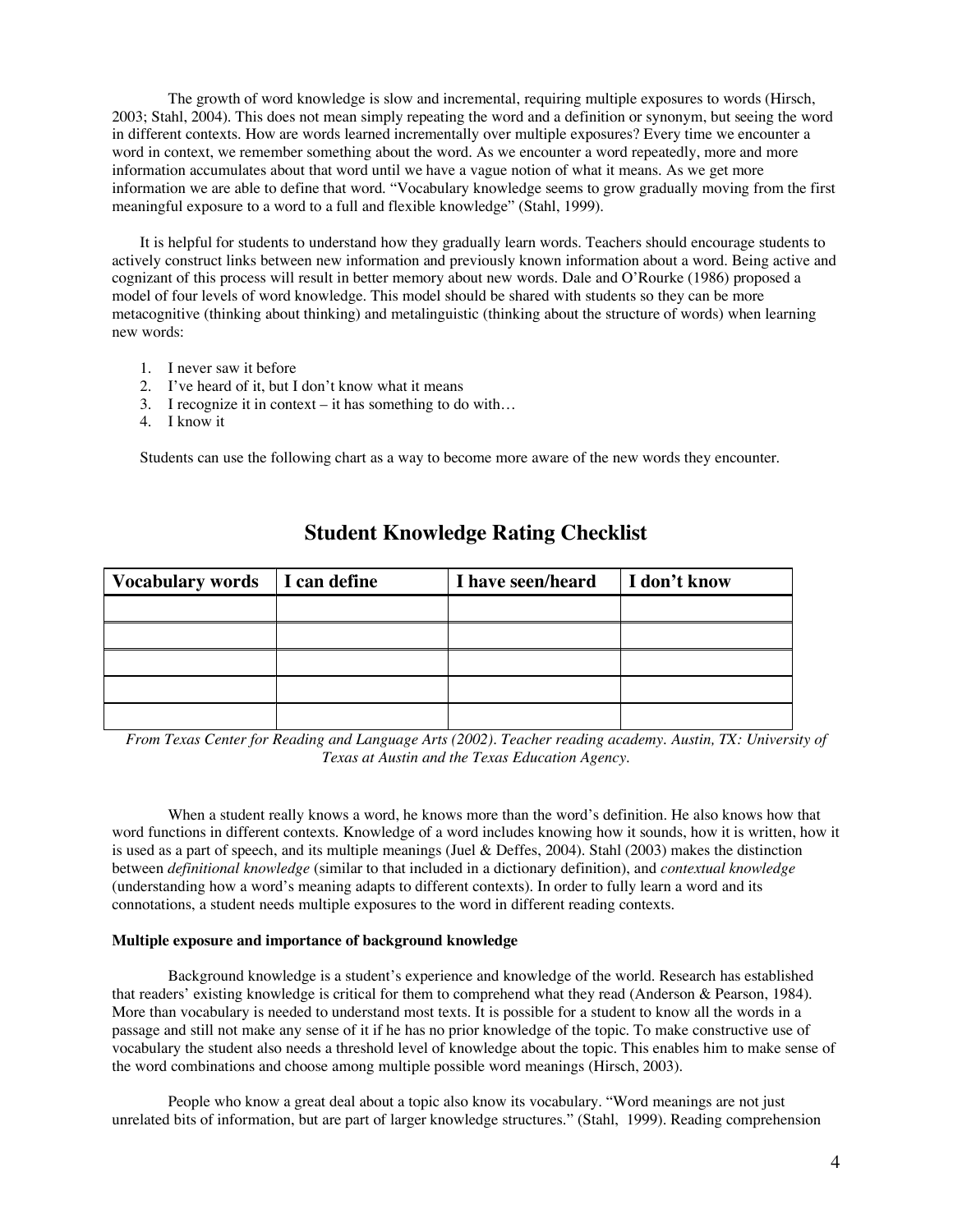and vocabulary are best served by spending extended time on reading (and listening) to texts on the same topic and discussing the facts and ideas in them. This kind of immersion in a topic not only improves reading and develops vocabulary, it also develops writing skills (Hirsch, 2003).

## **Direct Vocabulary Instruction**

### **Promote "word consciousness"**

Word consciousness means having an interest and awareness of words. Word consciousness involves awareness of word structure, including an understanding of word parts and word order. Students need to become aware of how written language is different from everyday conversation by drawing their attention to the distinctive structures of written language such as compound and complex sentence structures, phrasing within sentences, how punctuation is used to signal phrasing, and paragraph structure.

Word conscious students enjoy learning new words and engaging in word play (Texas Reading Initiative, 2002). One way to promote word consciousness is to point out examples of vivid descriptions, interesting metaphors, similes and other forms of figurative language, and plays on words. Ask students to select examples of exciting use of words when they read and save them in a journal or share them with other students. Teachers should take advantage of opportunities to develop student interest in words, the subtle meanings of words, how to have fun with words, and how words and concepts are related across different contexts.

Students benefit from hearing language that incorporates the vocabulary and syntax (sentence structures) in high-quality written English. Literate written English uses words and grammatical structures in ways that may be new to many students, and reading good literature aloud exposes students to many genres of written English (Texas Reading Initiative, 2002).

### **Provide direct, explicit instruction in specific words**

Although it is impossible to specifically teach all of the new words students must learn each year (between 2,000 to 3,000), it is useful to provide direct instruction in some words. This includes pre-teaching key vocabulary prior to reading a selection. It is estimated that students can be taught explicitly some 400 words per year in school (Beck, McKewon & Kucan, 2002). Teachers must remember that direct instruction of specific words is only one component of effective vocabulary instruction.

What words should the teacher choose for direct instruction? Teachers should focus on words that are important to the text, useful to know in many situations, and that are uncommon in everyday language but recurrent in books (Juel & Deffes, 2004). The following guide was adapted from J.D. Cooper and used in the Texas Reading Academy (Texas Center for Reading and Language Arts, 2002).

# Selecting Vocabulary Words

- Before instruction, preview the text, even when using text that has pre-selected vocabulary words.
- Read the passage and identify vocabulary words you think students will find unfamiliar. Ask yourself: "How difficult is this passage to understand?"
- Select words that are important to understanding the text.
- List words you predict will be challenging for your students. You may not be able to teach all of these words. Research supports teaching only a few words before reading.
- Determine which words are adequately defined in the text. Some may be defined by direct definition and others through context. Expand on these words after reading, rather than directly teaching them before reading.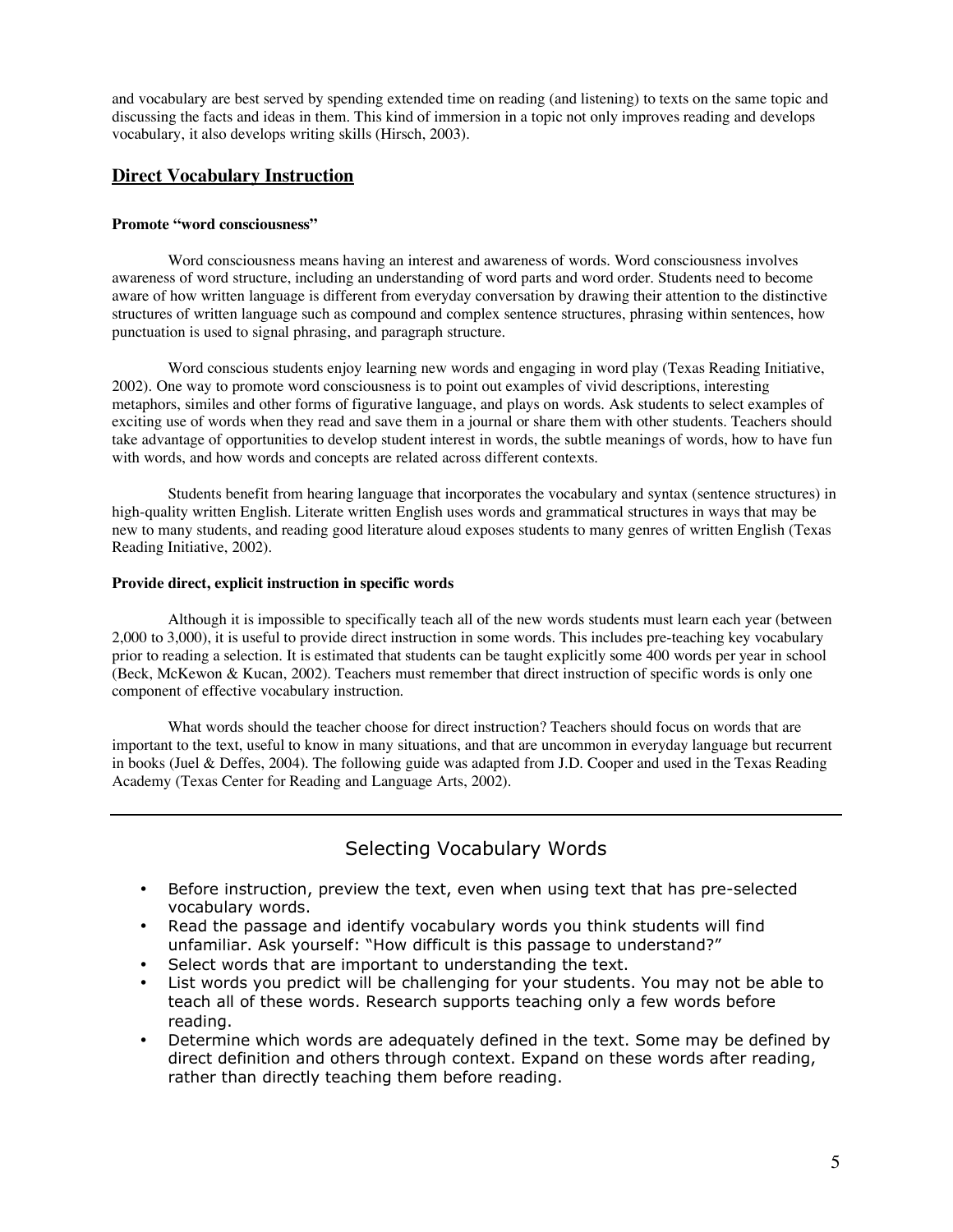- Identify words students may know based on their prefixes, suffixes and base or root words. If structural elements help students determine words' meanings, don't teach them directly.
- Consider students' prior knowledge. Words can be discussed as you activate and build prior knowledge. Words can also be extended.
- Determine the importance of the word. Ask yourself: "Does the word appear again and again? Is the word important to comprehending the passage? Will knowledge of the word help in other content areas?"
- Remember, words taught before students read include:
	- $\circ$  Words that will be frequently encountered in other texts and content areas.
	- o Words that are important to understanding the main ideas.
	- o Words that are not a part of your student' prior knowledge.
	- $\circ$  Words unlikely to be learned independently through the use of context and/or structural analysis.

Adapted from Cooper, J.D. (1997). *Literacy: Helping children construct meaning* (3rd ed.). Boston: Houghton Mifflin. \_\_\_\_\_\_\_\_\_\_\_\_\_\_\_\_\_\_\_\_\_\_\_\_\_\_\_\_\_\_\_\_\_\_\_\_\_\_\_\_\_\_\_\_\_\_\_\_\_\_\_\_\_\_\_\_\_\_\_\_\_\_\_\_\_\_\_\_\_\_\_\_

Once specific words are chosen, the vocabulary instruction must be analytical and substantial for words to "really stick" (Juel & Deffes, 2004). Teachers must provide clear explanations and examples of the meanings of these words in various contexts, and provide students with opportunities to discuss, analyze, and use the words. Simply looking up a definition in a dictionary is not enough. Have students rewrite definitions in their own words, provide examples of situations where the word could be used, supply synonyms (and antonyms when possible) and create sentences using the word that clearly show the meaning. Sometimes it is useful to have students use more than one new word in a single sentence because it forces them to look for relations among words (Stahl, 1999). This kind of direct vocabulary instruction is particularly important for students with learning disabilities (Juell & Deffes, 2004).

Direct instruction of specific words can include teaching the multiple meanings of some words, different word associations (such as antonyms and synonyms), and word concepts (such as related concept words and categories of words).

### **Analyzing word structure: Teaching word parts**

When students encounter unknown words they can use knowledge of word parts (root words, suffixes and prefixes) to help determine the meaning. This is especially true when reading content textbooks because these texts often contain many words that are derived from the same word parts. For example, the Greek root "bio" *(*meaning *"life, living organisms")* reappears again and again in a typical middle school life science textbook *(*e.g., *biology, biologist, biosphere, biodegradable, biochemical, biofuel, biohazard)*. Another example is the prefix "mono" *(*meanin*g "one, alone, single").* If students are familiar with the meaning of the prefix mono, the prefix "poly" (meaning *"many"),* and the base word "theism" *(*meanin*g "belief in the existence of a god or gods")*, they can determine that the difference between "monotheism" and "polytheism" is the difference between believing in only one god or many gods.

Structural analysis of a word draws the student's attention to the individual units of meaning in the word, also known as *morphemes*. A free morpheme, or root word, can stand alone (e.g., *cut*), while a bound morpheme needs to be attached to another morpheme (e.g., *ing, un*), and two free morphemes can combine to form a compound word (e.g., *airplane*) (Blachowicz & Fisher, 2004).

In the beginning stages of reading, rapid and automatic word analysis is essential for developing decoding and fluency skills; at this level, the purpose of word analysis is to identify (sound out) the word. The focus of word analysis for vocabulary is on the meaningful parts of a word to help determine its overall meaning. Some students may not realize that they can use their knowledge about how to divide words into parts to figure out word meanings. There are numerous sources for lists of common root words and affixes (suffixes and prefixes); an internet search can produce useful examples. Two publications to consult for how to teach word parts are "*Morphemes for*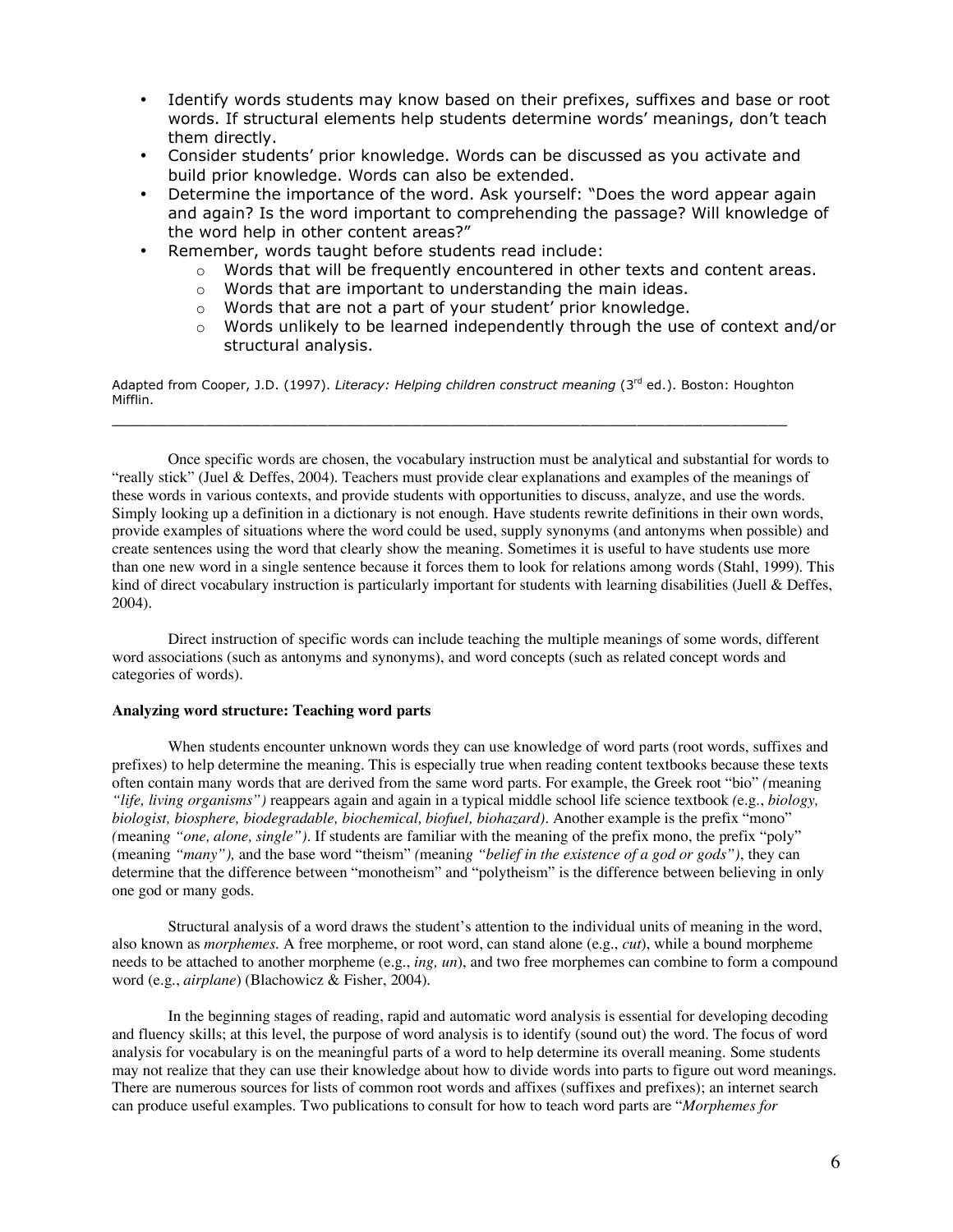*Meaning*" by Jane Greene, and "*Vocabulary Through Morphemes*" by Susan Ebbers (both are published by Sopris West, www.sopriswest.com).

It is important to note that struggling readers and students with learning disabilities in particular may be lacking in word analysis skills or the ability to readily learn and apply these skills. This often is part of the reason why they have difficulty reading.

#### **Use of context to determine word meaning**

Good readers often use context clues to determine the meanings of unfamiliar words, if they are available in the text. They can locate other words and phrases in a passage that give clues about what an unknown word means. Struggling readers who do not do this should be given direct instruction in how to effectively look for clues or definitions. For example, part of the "Click and Clunk" strategy (Vaughn et al, 2001) teaches students to follow these steps when they come across a word they do not know (described as a "clunk"):

- 1. Reread the sentence with the clunk. Look for key words.
- 2. Reread the sentence without the clunk. What word makes sense?
- 3. Reread the sentence before and after the clunk. Look for clues.

The clues may be any of the following types of information embedded in the text: definition, restatement, example, comparison or contrast, description, synonym or antonym. Expository, non-fiction text (e.g., school textbooks) tends to offer more context clues than narrative story text. One suggestion to help students become more aware of using context is to provide them with the terms "rich context" (has a lot of clues to figure out a word) and "lean context" (not much there to help figure out a word).

It is important to point out that not all contexts are helpful. Contexts vary in their helpfulness of how much information they provide a reader. Sometimes the context provides a direct explanation of the meaning of a new word:

**Example:** Up to this point we have been referring to the process in which light energy is used to make food simply as the food-making process. But this important process has its own special name: **photosynthesis**. *(In this examaple, the meaning of photosynthesis is stated directly in the previous sentence.)*

**Example:** Prince Henry started a school for sea captains. These captains were taught the science of **navigation.** That is, they were taught how to figure out a ship's location and the direction and distance that it travels. *(In this example, the meaning of navigation is stated directly in the next sentence.)*

Sometimes the context provides some information about a new word, but not enough for the student to be certain of its meaning:

**Example:** In order to gain active immunity to a disease, one of two things must occur – either you come down with the disease, or you receive a **vaccination**. *(In this example, the student may guess that a vaccination has something to do with preventing disease, but not enough information if provided to discern the full meaning of the word.)*

**Example:** Cartier found the mouth of a large river, which he named the St. Lawrence River. He sailed up this river until he came to a **rapid**. Ships cannot pass across a rapid. Disappointed, Cartier had to turn back. *(In this example, the student may guess that a rapid is something in a river that prohibits a ship from passing, but not enough information is provided to identify specifically what is impeding the ship's progress.)*

Finally, sometimes the context can actually lead to a misunderstanding, referred to as a "misdirective" (Beck, McKeown & Kucan, 2002):

**Example:** Sandra had won the dance contest, and the audience's cheers brought her to the stage for an encore. "Every step she takes is so perfect and graceful," Ginny said grudgingly as she watched Sandra dance. (Beck, McKeown & Kucan, 2002, p.4). *(In this example, the context might lead the reader to*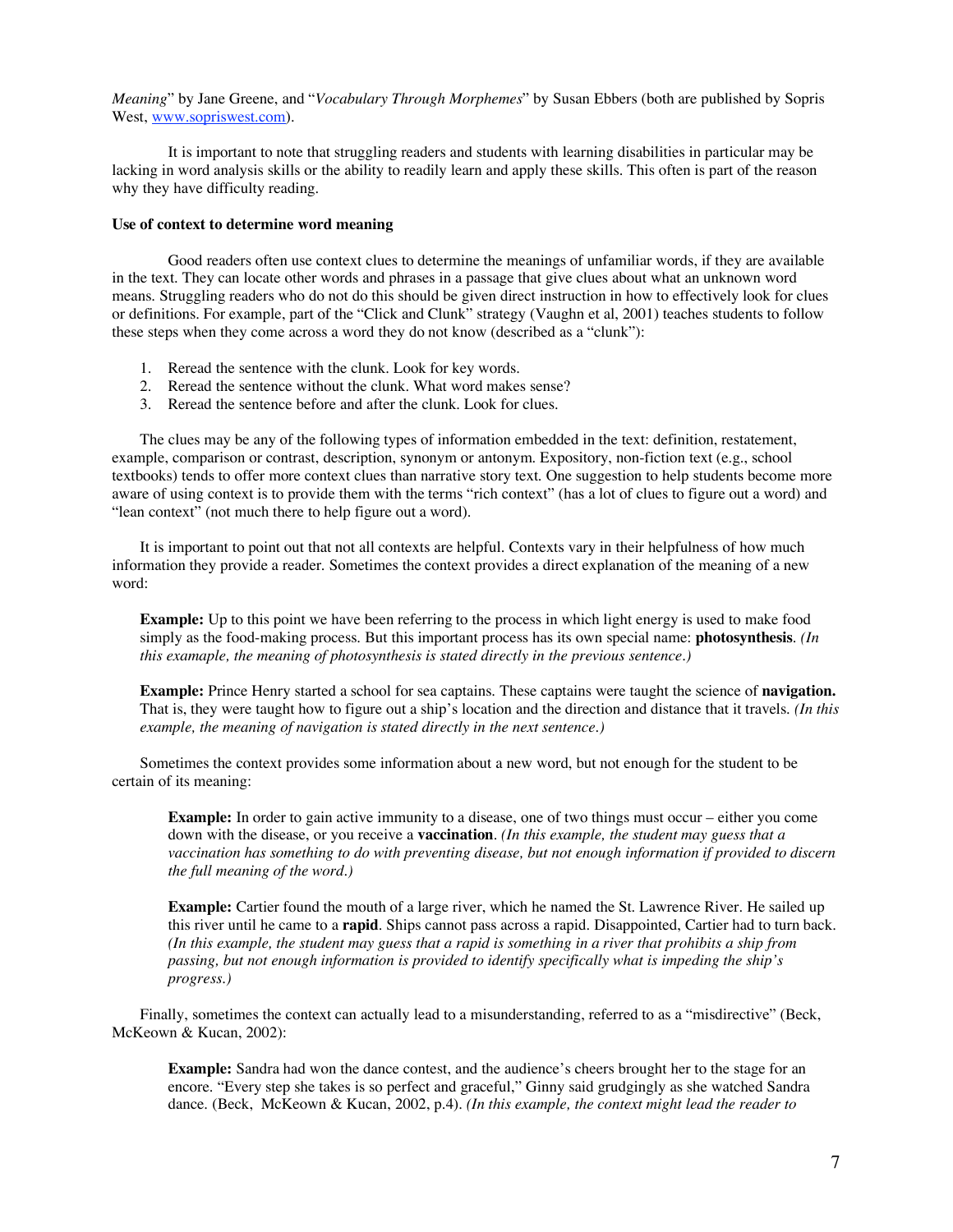*believe that Ginny liked or admired Sandra's dancing, when in fact grudge means "a feeling of resentment or ill will".)*

Students need to learn an alternative strategy if the context is nondirective or misdirective, most likely going to a source that provides information about words, such as a dictionary.

### **Teach how to effectively use a dictionary**

For many years, the practice of having students look up words, write down definitions, and memorize those definitions was the main strategy teachers used to teach vocabulary. We now know that having students follow this practice is one of the least effective strategies. In fact, there is a great deal of research showing that children cannot use conventional definitions to learn words (Scott  $\&$  Nagy, 1997). That does not mean that students should not use dictionaries; however, their use should be limited and students must be taught how to use a dictionary and choose the right definition.

Students need explicit instruction in how to use what they find in a dictionary entry so they are able to transfer that information into something useful. Students may be confused by different meanings for the same word, or the wording in a dictionary entry may be too difficult to read or understand. The following suggestions were adapted from the Texas Center for Reading and Language Arts (2002):

To choose the right definition, the student must:

- Use background knowledge about the content in the text
- Have a sense of the grammatical use in the text
- Read and understand each definition

As noted earlier, to remember the meaning of a new word, it is better for students to reword the definition in their own words, to identify synonyms and antonyms for the word, to use the word in their own meaningful sentence, and to recognize that the word may be used differently in other contexts.

Struggling readers and students with learning disabilities in particular have difficulty using a dictionary. The process is slow and labored, often making the time it takes to look up a word frustrating and not worth the effort. These students tend to have a poor sense of the order of the letters in the alphabet, and they have significant difficulty "skimming" down a list of words that are visually similar. Once they locate the word, they tend to be overloaded with the amount of information and reading level of the words in the entry. For non-readers, the task is impossible.

The key thing to remember about using a dictionary is that research supports combining both the definitions of new words with the context in which the words are used (Texas Center for Reading and Language Arts, 2002).

## **References**

Anderson, R.C. & Pearson, P.D. (1984). A schema-theoretic view of basic processes in reading. In P.D. Pearson, R. Barr, M. L. Kamil, & P. Mosenthal (Eds*.), Handbook of reading research*. New York: Longman.

Baumann, J.F., Kame'enui, E.J., & Ash, G. (2003). Research on vocabulary instruction: Voltaire redux. In J. Fllod, D. Lapp, J.R. Squire, & J. Jenson (Eds.), *Handbook of research on teaching the English Language Arts* (2nd ed.). Mahwah, NJ: Lawrence Erlbaum.

Beck, I.L., McKeown, M.G., & McCaslin, E.S. (1983). *All contexts are not created equal*. Elementary School Journal, 83.

Beck, I.L., McKeown, M.G., & Kucan, L. (2002). *Bringing words to life: Robust vocabulary instruction*. New York: Guilford Press.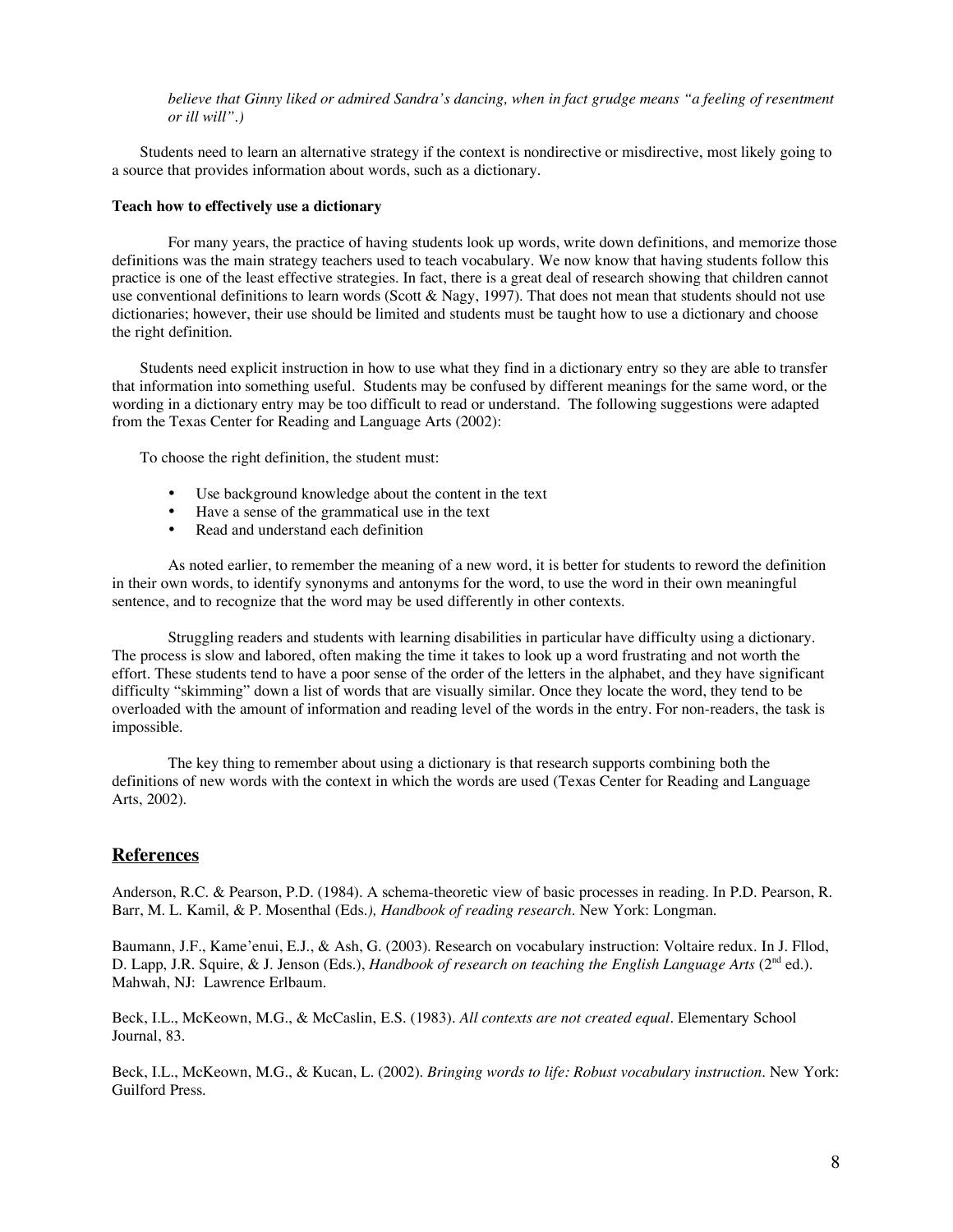Blachowicz, C.L.Z. & Fisher, P. (2004) *Building vocabulary in remedial settings: Focus on word relatedness*. Perspectives, 30, 1. The International Dyslexia Association.

Chall, J.s. & Jacobs, V. A. (2003). *Poor children's fourth-grade slump*. American Educator, Spring, 2003. American Federation of Teachers

Chall, J.S., & Jacobs, V.A. (1983). *Writing and reading in the elementary grades: Developmental trends among low-SES children*. Language Arts, 60 (5).

Dale, E. , & O'Rourke, J. (1986). *Vocabulary building.* Columbus, OH: Zaner-Bloser.

Ebbers, S.M. (2004). *Vocabulary through morphemes: Suffixes, prefixes and roots for intermediate grades.* Longmont, CO: Sopris West

Graves, M. (2000). A vocabulary program to complement and bolster a middle-grade comprehension program. In B. Taylor, M. Graves, & P. van den Broek (Eds.), *Reading for meaning: Fostering comprehension in the middle grades.* Newark, DE: International Reading Association.

Greene, J. F. (1999) *Morphemes for meaning*. Longmont, CO: Sopris West

Hart, B. & Risley, T.R. (1995). *Meaningful differences*. Baltimore, MD: Paul H. Brookes Publishing Co.

Hirsch, E.D. (2003). *Reading comprehension requires knowledge – of words and the world: Scientific insights into the fourth-grade slump and the nation's stagnant comprehension scores*. American Educator, Spring, 2003. American Federation of Teachers

Juel, C. & Deffes, R. (2004) *Making words stick*. What Research Says About Reading, 61, 6.Association for Supervision and Curriculum Development: Alexandria, VA.

National Institute for Literacy. (2001). Put reading first: The research building blocks for teaching children to read. Jessup, MD: National Institute for Literacy.

National Reading Panel (2000). *Teaching children to read: An evidence-based assessment of scientific research literature on reading and its implications for reading instruction.* Bethesda, MD: National Institutes of Health.

Rupley, W.H., Logan, J.W., & Nichols, W.D. (1998/1999). *Vocabulary instruction in a balanced reading program*. The Reading Teacher, 52 (4).

Scott, J.A., & Nagy. W.E. (1997). *Understanding the definitions of unfamiliar verbs*. Reading Research Quarterly, 32.

Scott, J.A. & Nagy, W.E. (2003). Developing word consciousness. J. Baumann and E. Kame'enui (Eds.) *Vocabulary Instruction: Research to Practice,* New York: Guilford Publications.

Stahl, S.A., Richek, M.A., & Vandevier, R.J. (1991) *Learning meaning vocabulary through listening: A sixth grade replication*. In J.Zutell & S. McCormick (Eds.) *Learner factors/teacher factors: Issues in literacy research instruction* (pp.185-192). The Fortieth Yearbook of the National Reading Conference, Chicago, IL.

Stahl, S.A. (1999). *Vocabulary development*. Newton Upper Falls, MA: Brookline Books.

Stahl, S.A. (2003) *How words are learned incrementally over multiple exposures*. American Educator, Spring 2003.

Stahl, S.A. (2004). *Vocabulary learning and the child with learning disabilities*. Perspectives, 30, 1. The International Dyslexia Association.

Stanovich, K.E. (1986). *Matthew effects in reading: Some consequences of individual differences in the acquisition of literacy*. Reading Research Quarterly, 21.